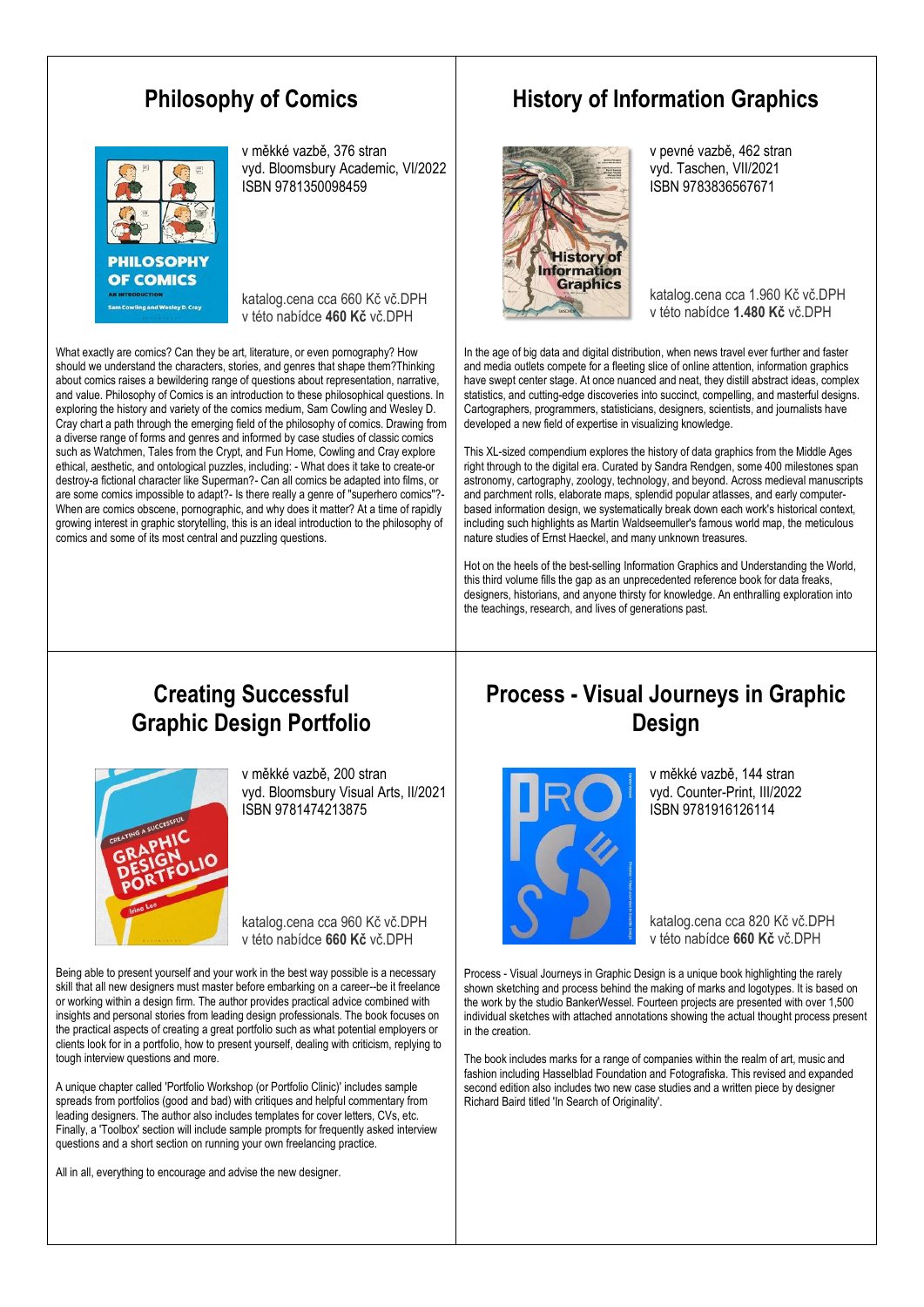#### **Key Terms in Comics Studies**



v měkké vazbě, 369 stran vvd. Springer Nature, I/2022 ISBN 9783030749736

katalog.cena cca 780 Kč vč.DPH v této nabídce **560 Kč** vč.DPH

Key Terms in Comics Studies is a glossary of over 300 terms and critical concepts currently used in the Anglophone academic study of comics, including those from other languages that are currently adopted and used in English. Written by nearly 100 international and contemporary experts from the field, the entries are succinctly defined, exemplified, and referenced. The entries are 250 words or fewer, placed in alphabetical order, and explicitly cross-referenced to others in the book.

Key Terms in Comics Studies is an invaluable tool for both students and established researchers alike.

#### **Graphic Design in Twentieth Century**



v měkké vazbě, 240 stran vyd. Thames & Hudson, X/2021 ISBN 9780500204511

katalog.cena cca 500 Kč vč.DPH v této nabídce **380 Kč** vč.DPH

The story of graphic design is one of the most exciting and important in the history of twentieth century visual culture. From its roots in the development of printing, graphic design has evolved as a means of identification, information and promotion to become a profession and discipline in its own right. This authoritative documentary history begins with the poster and goes on to chart the development of graphics in brochures, magazines, advertising, corporate identity, television and electronic media.

It also discusses technical innovations such as the use of photography, and the revolutionary impact of digital technologies. Preserving the author's own original layout, now a typographic and print design classic, and with over 800 illustrations fully integrated with the text, this indispensable account is clear, comprehensive and absorbing. With over 800 illustrations

### **Graphic Life**



v pevné vazbě, 520 stran vyd. Images Publishing Group, V/2021 ISBN 9781864708936

katalog.cena cca 1.960 Kč vč.DPH v této nabídce **1.460 Kč** vč.DPH

Michael Gericke is one of the most influential graphic designers in the world today. This much anticipated monograph covers four decades of work by the acclaimed graphic designer and Pentagram partner. Lavishly illustrated throughout at close to 500 pages, the book is driven by a celebration of places, telling stories, and making images and symbols - predominantly through Gericke's work with projects for buildings, civic moments, exhibitions and visual identities, including for posters, magazines, New York's AIA chapter (America's largest) and the Center for Architecture that, through graphics and images, continues to portray the spirit of architecture and design in New York City today.

Prefaced by the prize-winning architect Moshe Safdie, with commentary by Pulitzer Prize-winning architectural critic and educator Paul Goldberger, this encyclopaedic compilation is a must for all collectors and aficionados of contemporary design, branding, and visual identity.

#### **Bauhaus Graphic Novel**



v pevné vazbě, 128 stran vyd. Prestel, IV/2022 ISBN 9783791388571

katalog.cena cca 620 Kč vč.DPH v této nabídce **500 Kč** vč.DPH

The main character of this extraordinary graphic novel is not a person but an idea-the school of Bauhaus, which arose in the wake of World War I, and emerged as the fundamental reference point for virtually every avant-garde artistic movement that followed. Visually arresting illustrations and engaging texts place the novel's protagonist squarely in the middle of the twentieth-century debate on the relationship between technology and culture. The novel is divided into three chapters that trace the evolution of the Bauhaus, as its center moved across Germany―from Weimar to Dessau to Berlin―and as its philosophy responded to this economically, politically and intellectually highly charged era in Europe. Sergio Varbella's inventive drawings bring to life the theories of founder Walter Gropius, as well as the basic design ideals of unity and equity. Valentina Grande's thoughtful texts highlight crucial moments within the movement's history and in the lives of principal figures such as Klee, Kandinsky, Josef and Anni Albers, László and Lucia Moholy-Nagy, Gunta Stözl, and Mies van der Rohe. The perfect introduction to a radical but highly influential chapter in the history of design, this novel shows how the Bauhaus school broke down barriers and built up ideals that are still applied today.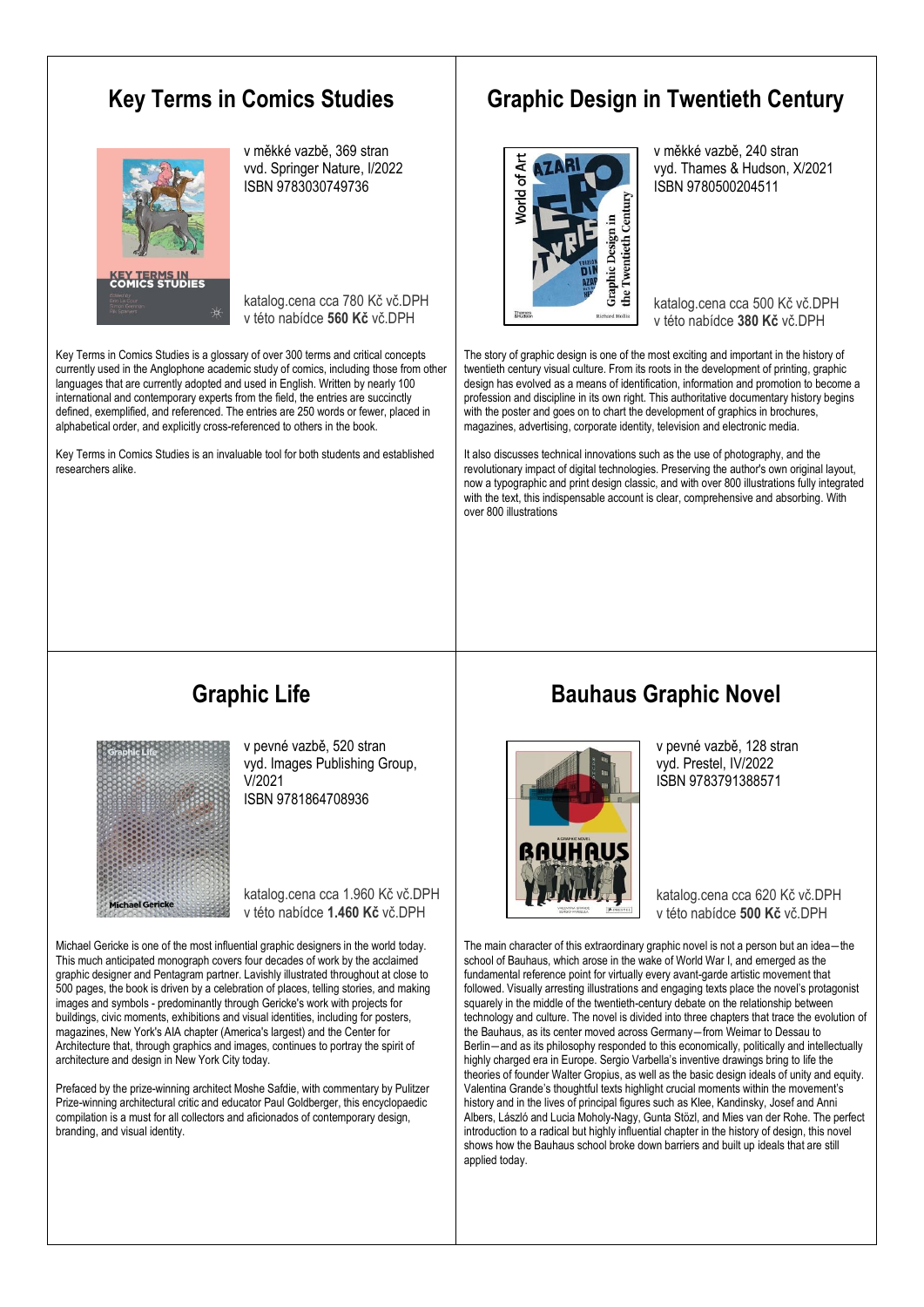#### **Seeing Comics Through Art History**



v pevné vazbě, 348 stran vvd. Springer Nature, V/2022 ISBN 9783030935061

katalog.cena cca 3.060 Kč vč.DPH v této nabídce **2.140 Kč** vč.DPH

This book explores what the methodologies of Art History might offer Comics Studies, in terms of addressing overlooked aspects of aesthetics, form, materiality, perception and visual style. As well as considering what Art History proposes of comic scholarship, including the questioning of some of its deep-rooted categories and procedures, it also appraises what comics and Comics Studies afford and ask of Art History. This book draws together the work of international scholars applying arthistorical methodologies to the study of a range of comic strips, books, cartoons, graphic novels and manga, who, as well as being researchers, are also educators, artists, designers, curators, producers, librarians, editors, and writers, with some undertaking practice-based research.

Many are trained art historians, but others come from, have migrated into, or straddle other disciplines, such as Comparative Literature, American Literature, Cultural Studies, Visual Studies, and a range of subjects within Art & Design practice.

#### **Complete Guide to Blender Graphics**



v měkké vazbě, 626 stran vyd. CRC Press, 7.vydání, III/2022 ISBN 9781032121673

katalog.cena cca 1.920 Kč vč.DPH v této nabídce **1.460 Kč** vč.DPH

The book provides instruction for New Users starting at the very beginning. Instruction is presented in a series of chapters incorporating visual reference to theprogram's interface. The initial chapters are designed to instruct the user in the operation of the program while introducing and demonstrating interesting features of the program.

Chapters are developed in a building block fashion providing forward and reverse reference to relevant material.

#### **Duotone: Limited Colour Schemes in Graphic Design**



v měkké vazbě, 240 stran vyd. Hoaki, III/2022 ISBN 9788417656539

katalog.cena cca 980 Kč vč.DPH v této nabídce **780 Kč** vč.DPH

What at first glance seems to be a limited solution reveals new and unexpected possibilities in this publication. Now in paperback, Duotone explores the possibilities and applications of two-colour printing technique, which uses either two shades of the same colour, black and one tint, or two different colours. This method brings out middle tones and highlights, and its results are vibrant, colourful and stunning, generating maximum expressivity while minimising production costs.

The wide selection of projects in the book covers different design categories, from logos, brochures, posters, packaging materials, book covers, posters and exhibition materials to screen designs for corporate websites and promotional microsites. The variety of designs reveals the magic of duotone techniques and how designers and artists make full use of its possibilities to create dramatic and dynamic compositions. Duotone is the next big trend in graphic design.

It enhances readability, makes the most of minimalist designs without overwhelming the eye, and is the perfect way to effortlessly create unforgettable atmospheres. AUTHOR: Wang Shaoqiang is a professor at the Guangzhou Academy of Fine Arts (China) and Doctoral Supervisor at the College of Arts and Humanities of the Macau University of Science and Technology. He is a prolific editor whose titles focus on design, art and lifestyle.

#### **Reversing Into Future: New Wave Graphics 1977–1990**



v pevné vazbě, 336 stran vyd. Pavilion Books, X/2021 ISBN 9781911663959

katalog.cena cca 1.140 Kč vč.DPH v této nabídce **920 Kč** vč.DPH

Packed with exclusive artworks and expert texts, this is the comprehensive guide to the unforgettable period of New Wave. Having witnessed an emerging generation of music buyers who'd been energised by punk, major record labels and independents alike went in search of sounds and visions that captured something of the energy and cheeky attitude of punk, while ignoring its political edge. New Wave was embraced by the mainstream music and entertainment industries and used to promote artists who rejected the anti-consumerist, anti-materialistic, black-and-white nihilism of the original punk movement in favour of a more optimistic, humorous and colourful present refracted through the past.

In doing so, and as this book illustrates, the New Wave followed Marshall McLuhan's dictum that 'we drive boldly into the future with our eyes fixed firmly on the rear-view mirror'. New Wave artists rejected punk's satirical, parodic and irreverent treatment of rock 'n' roll's original, iconic imagery preferring to display it reverently or referenced with love and affection. Reversing Into The Future: New Wave Graphics 1977-1990 includes graphic designs for, among others, The B52s, Boomtown Rats, Devo, Duran Duran, The Cars, Elvis Costello, Joe Jackson, XTC, Cyndi Lauper, The Police, Simple Minds, Gary Numan, Japan, Blondie, Talking Heads, The Go-Gos, Graham Parker, Nick Lowe, Simple Minds, Frankie Goes To Hollywood and many more.